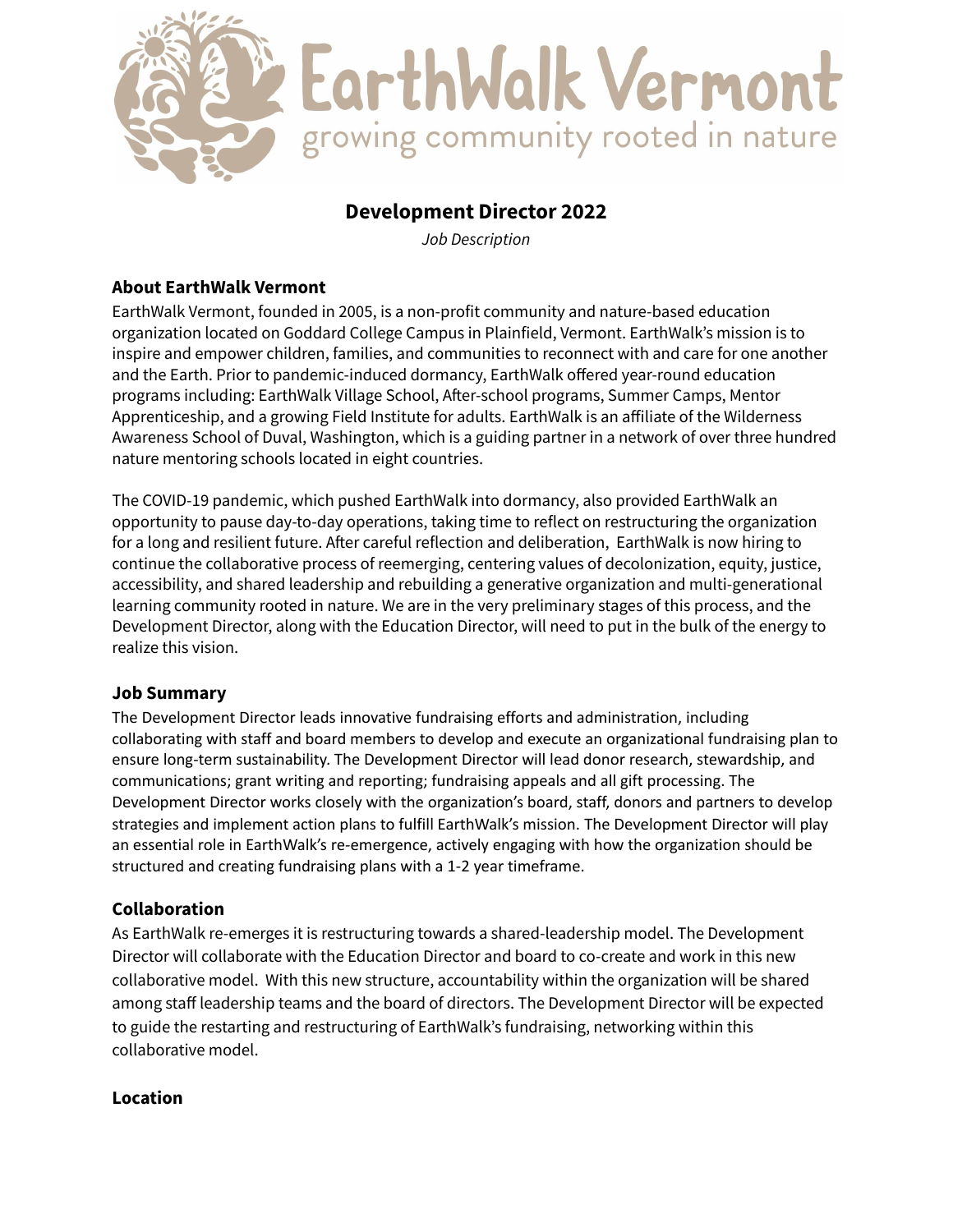

Position may begin mostly remotely, with access to work out of the Plainfield EarthWalk office as needed and as pandemic conditions allow.

### **Job Responsibilities**

*Responsibilities may be adjusted or changed based on consent based decision making with the whole team.*

#### *Primary Responsibilities*

- Maintain a clear development vision to realize EarthWalk's mission to inspire and empower children, families, and communities to reconnect with and care for one another and the Earth
- Develop and implement a fundraising strategy including direct solicitations, grant writing, sponsorships, large donors, events, etc., in conjunction with staff team and board
- Be a key leader and collaborator in organizational visioning and long-term organizational development
- Build and maintain key relationships with donors, funders, partners, staff, program participants and families
- Pursue diverse funding sources to ensure a viable organization
- Meet with donors and grantors off and on-site to discuss programs and funding requests
- Ensure all fundraising efforts are aligned with organizational values of decolonization, racial justice, and accessibility

#### *Relationship Building & Networking*

- Foster mission-oriented relationships with local, state and regional partners and organizations
- Remain actively informed about nature mentoring and nature-based education to inform EarthWalk's strategic direction and marketing efforts
- Support the development of EarthWalk's marketing and promotional strategy and its evolution and implementation
- Establish and foster strategic relationships and partnerships with aligned leaders, organizations, and initiatives at the local, statewide and regional levels

#### *Development Administration*

- Manage all incoming Development emails, inquiries and communications
- Collaborate with staff team and board in the creation and management of the organization's annual budget
- Create a Development calendar and fundraising plan
- Organize fundraising appeals and campaigns in collaboration with board and key staff
- Write grant proposals and manage grants and reporting requirements
- Take a leadership role to guide the organization in achieving financial success
- Manage data in donor database through Little Green Light, including: keeping data up to date, monitoring and troubleshooting donation forms, managing timelines
- Prepare and manage acknowledgement letters and other correspondence with donors
- Provide fundraising data and reports as needed to staff team and Board
- Maintain foundation, corporation and individual donor files, both physical and online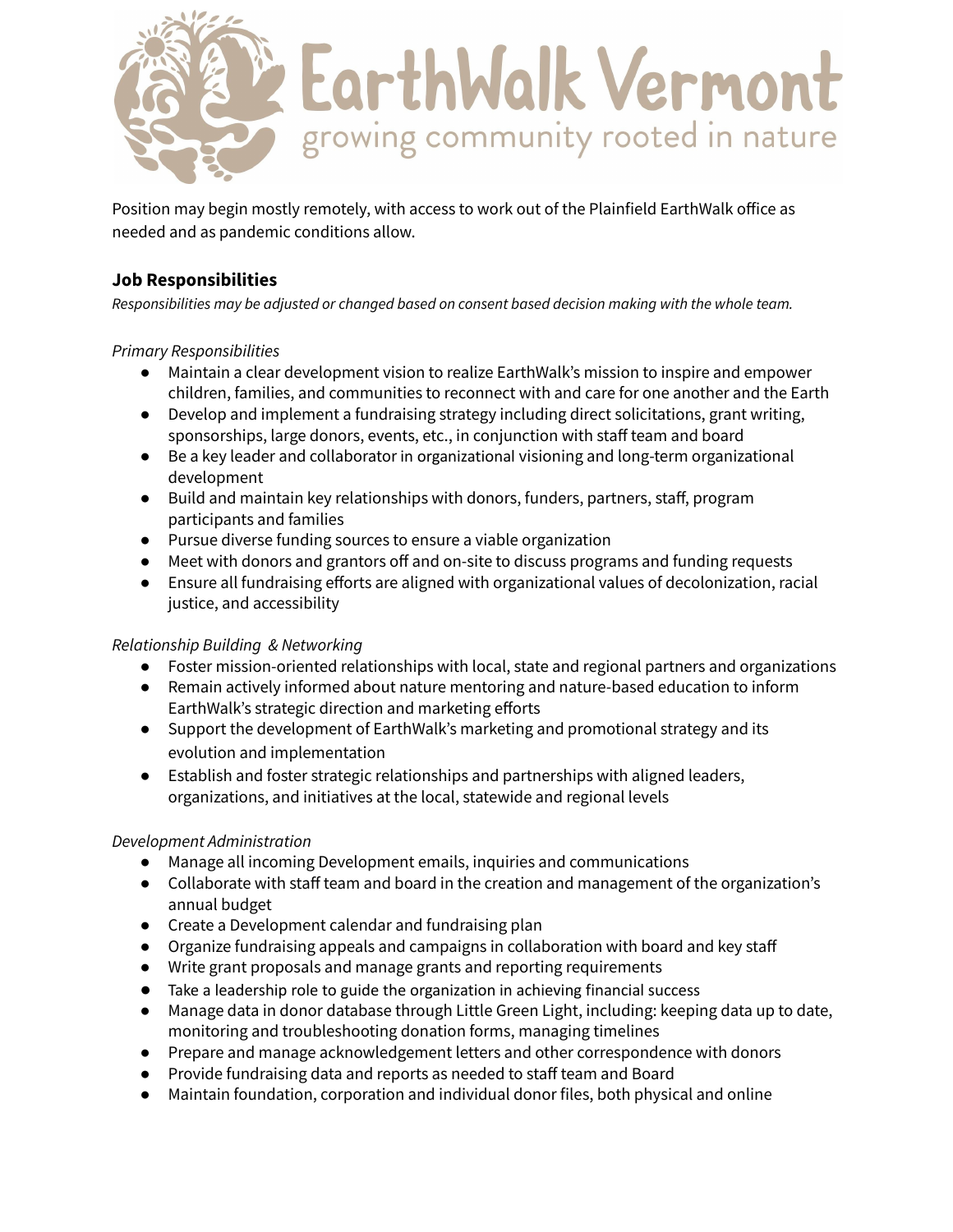

Perform other general administrative tasks as required to keep the organization operating effectively

#### *Board Communication*

- Maintain regular communication with the board and coordinate an active fundraising committee
- Support the planning and implementation of the fundraising plan
- Attend weekly board meetings for the first month. Afterwards, attend at least one board meeting a month, with the logistics of this collaboration subject to change based on collaborative decision making.

### *Outreach and marketing*

- Lead efforts in creating and implementing an outreach and marketing plan for EarthWalk with brand/messaging integrity in all promotional materials, including website, print, social media, email, etc
- Develop and maintain fundraising materials (e.g. one-pager, donor packet) in collaboration with staff and board

## **Required Qualifications**

- A self-starter with a demonstrated passion for making an impact in the community
- A passion for nature-based education and nature mentoring as an educational approach
- Curiosity and a willingness to learn and promote EarthWalk's proven and powerful learning model
- A minimum of three years experience in nonprofit management/development and/or fundraising
- Experience with shared leadership structures
- Ability to cultivate collaborative and reciprocal relationships with colleagues, volunteers, donors, foundations, and community members
- Positive attitude, creative, flexible, proactive and works independently and within a team environment
- A commitment to improvement through professional development
- Strong proficiency with Internet use, spreadsheet development, databases, Google Drive and Microsoft Office suites. Comfort with learning new software platforms
- Reliable access to a private vehicle, and valid driver's license/driver's privilege card for occasional regional travel
- Commitment to, and a willingness to learn, the principles and practices of Decolonization, Anti-racism, and Accessibility
- Comfort with discomfort, failure and conflict